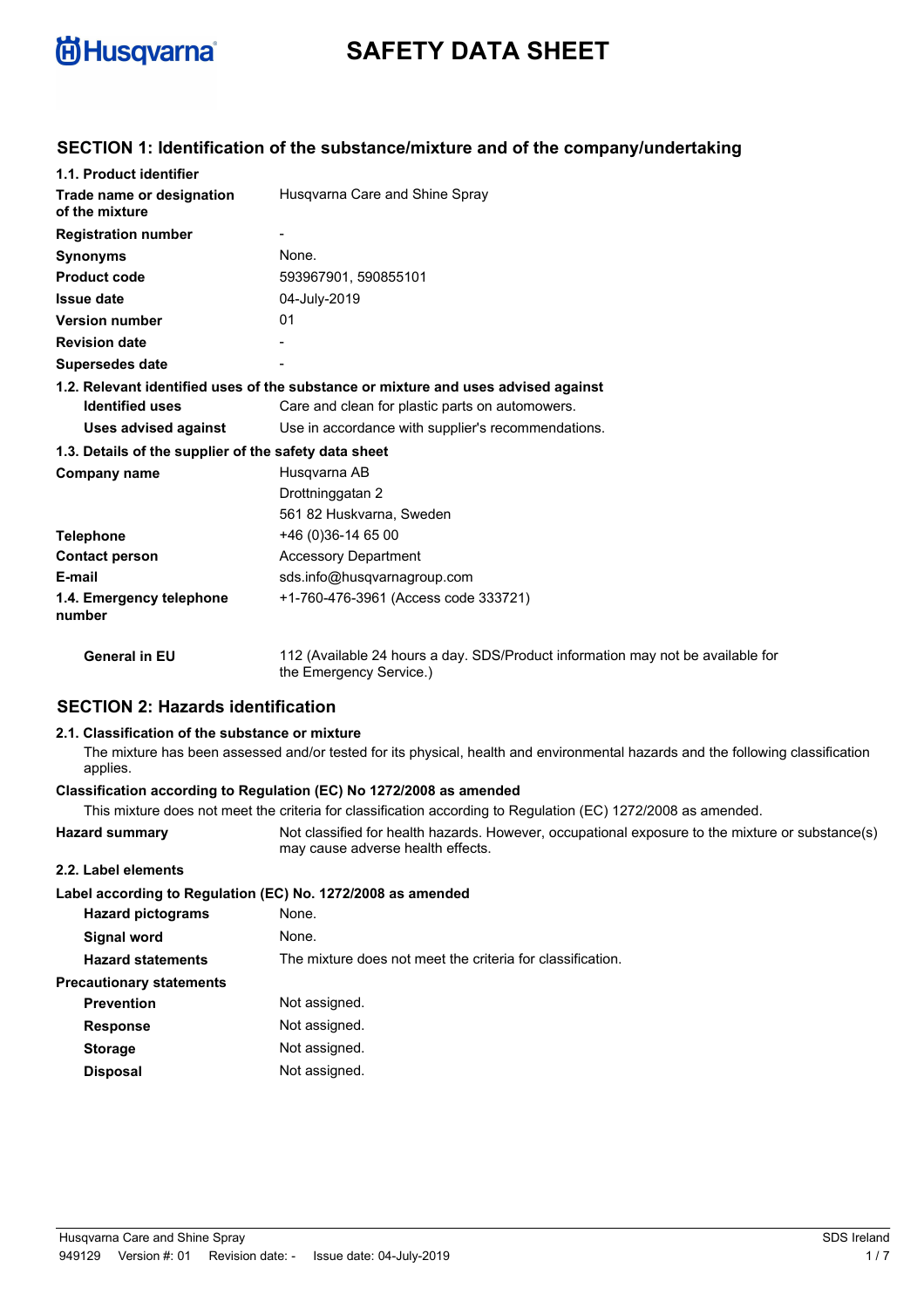**Supplemental label information** EUH210 - Safety data sheet available on request. Declaration according to Regulation (EC) No 648/2004: Anionic surfactants. <5%. Perfume Hexyl cinnamal. Limonene. 2-Bromo-2-nitropropane-1,3-diol. 1,2-benzisothiazol-3(2H)-one. Methylisothiazolinone. This mixture does not contain substances assessed to be vPvB / PBT according to Regulation (EC) No 1907/2006, Annex XIII. **2.3. Other hazards**

# **SECTION 3: Composition/information on ingredients**

#### **3.2. Mixtures**

#### **General information**

| <b>Chemical name</b>   | %                                                       |                      | CAS-No. / EC No. REACH Registration No. | Index No.    | <b>Notes</b> |
|------------------------|---------------------------------------------------------|----------------------|-----------------------------------------|--------------|--------------|
| Propan-2-ol            | $-52.5$                                                 | 67-63-0<br>200-661-7 | $\overline{\phantom{0}}$                | 603-117-00-0 |              |
| <b>Classification:</b> | Flam. Liq. 2; H225, Eye Irrit. 2; H319, STOT SE 3; H336 |                      |                                         |              |              |
|                        |                                                         |                      |                                         |              |              |

**Composition comments**

All concentrations are in percent by weight unless ingredient is a gas. Gas concentrations are in percent by volume. The full text for all H-statements is displayed in section 16.

#### **SECTION 4: First aid measures**

Ensure that medical personnel are aware of the material(s) involved, and take precautions to protect themselves. **General information 4.1. Description of first aid measures Inhalation** Move to fresh air. Call a physician if symptoms develop or persist. **Skin contact** Wash off with soap and water. Get medical attention if irritation develops and persists. **Eye contact** Rinse with water. Get medical attention if irritation develops and persists. **Ingestion** Rinse mouth. Get medical attention if symptoms occur. **4.2. Most important symptoms** Exposure may cause temporary irritation, redness, or discomfort. **and effects, both acute and delayed 4.3. Indication of any** Treat symptomatically. **immediate medical attention and special treatment needed**

# **SECTION 5: Firefighting measures**

| <b>General fire hazards</b>                                   | No unusual fire or explosion hazards noted.                                                                                                                         |
|---------------------------------------------------------------|---------------------------------------------------------------------------------------------------------------------------------------------------------------------|
| 5.1. Extinguishing media                                      |                                                                                                                                                                     |
| Suitable extinguishing<br>media                               | Water fog. Alcohol-resistant foam. Dry chemical powder. Carbon dioxide (CO2).                                                                                       |
| Unsuitable extinguishing<br>media                             | Do not use water jet as an extinguisher, as this will spread the fire.                                                                                              |
| 5.2. Special hazards arising<br>from the substance or mixture | The product is combustible, and heating may generate vapours which may form explosive<br>vapour/air mixtures. During fire, gases hazardous to health may be formed. |
| 5.3. Advice for firefighters                                  |                                                                                                                                                                     |
| <b>Special protective</b><br>equipment for firefighters       | Selection of respiratory protection for firefighting: follow the general fire precautions indicated in<br>the workplace.                                            |
| Special fire fighting<br>procedures                           | Use water spray to cool unopened containers. Cool containers exposed to flames with water until<br>well after the fire is out.                                      |
| <b>Specific methods</b>                                       | Use standard firefighting procedures and consider the hazards of other involved materials.                                                                          |

#### **SECTION 6: Accidental release measures**

#### **6.1. Personal precautions, protective equipment and emergency procedures**

| For non-emergency<br>personnel | Eliminate all ignition sources (no smoking, flares, sparks, or flames in immediate area). In case of<br>spills, beware of slippery floors and surfaces. Avoid contact with skin and eyes. Keep unnecessary<br>personnel away. |
|--------------------------------|-------------------------------------------------------------------------------------------------------------------------------------------------------------------------------------------------------------------------------|
| For emergency responders       | Wear protective clothing as described in Section 8 of this safety data sheet.                                                                                                                                                 |
| 6.2. Environmental precautions | Prevent further leakage or spillage if safe to do so. Avoid discharge into drains, water courses or<br>onto the ground. Environmental manager must be informed of all major releases.                                         |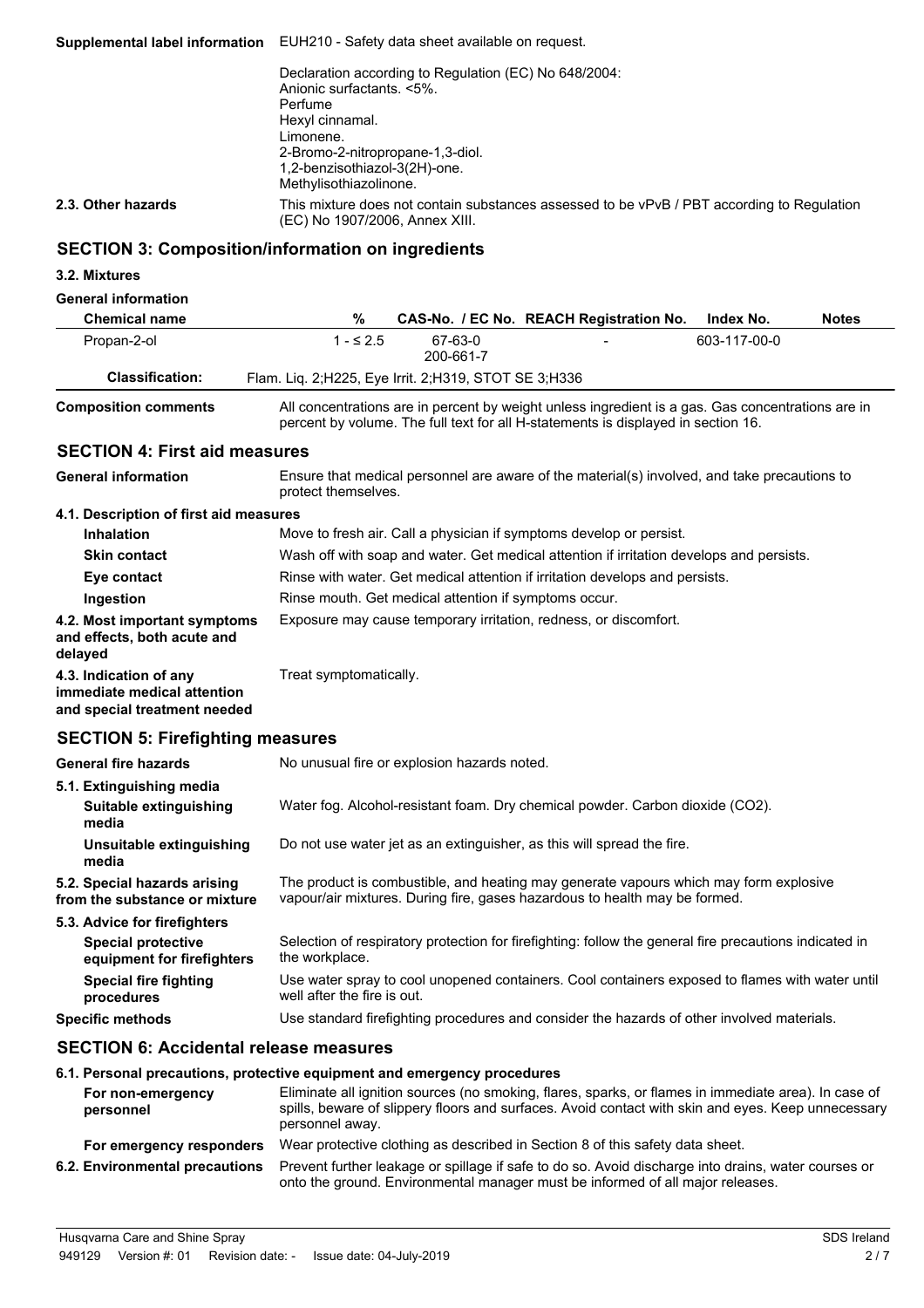| 6.3. Methods and material for<br>containment and cleaning up | This product is miscible in water.                                                                                                                                                                                                                |  |
|--------------------------------------------------------------|---------------------------------------------------------------------------------------------------------------------------------------------------------------------------------------------------------------------------------------------------|--|
|                                                              | Large Spills: Stop the flow of material, if this is without risk. Dike the spilled material, where this is<br>possible. Absorb in vermiculite, dry sand or earth and place into containers. Following product<br>recovery, flush area with water. |  |
|                                                              | Small Spills: Clean surface thoroughly to remove residual contamination.                                                                                                                                                                          |  |
|                                                              | Never return spills to original containers for re-use.                                                                                                                                                                                            |  |
| 6.4. Reference to other<br>sections                          | For personal protection, see section 8 of the SDS. For waste disposal, see section 13 of the SDS.                                                                                                                                                 |  |
| <b>SECTION 7: Handling and storage</b>                       |                                                                                                                                                                                                                                                   |  |
| 7.1. Precautions for safe                                    | Use only in well-ventilated areas. Wash contaminated clothing before reuse. Do not eat, drink or                                                                                                                                                  |  |

| 7.1. Precautions for safe<br>handling                                   | Use only in well-ventilated areas. Wash contaminated clothing before reuse. Do not eat, drink or<br>smoke when using the product. When using do not smoke. Keep away from open flames, hot<br>surfaces and sources of ignition. Wear appropriate personal protective equipment. Observe good<br>industrial hygiene practices. |
|-------------------------------------------------------------------------|-------------------------------------------------------------------------------------------------------------------------------------------------------------------------------------------------------------------------------------------------------------------------------------------------------------------------------|
| 7.2. Conditions for safe<br>storage, including any<br>incompatibilities | Keep away from heat, sparks and open flame. Store in a cool, dry place out of direct sunlight.<br>Store in original tightly closed container. Store in a well-ventilated place. Keep in an area equipped<br>with sprinklers. Store away from incompatible materials (see section 10 of the SDS).                              |
| 7.3. Specific end use(s)                                                | Care and clean for plastic parts on automowers.                                                                                                                                                                                                                                                                               |

# **SECTION 8: Exposure controls/personal protection**

| 8.1. Control parameters                                |                                                                                                                                                                                                                                                                                                                                                                    |                                                                                                                                                                                                                                                                                         |  |
|--------------------------------------------------------|--------------------------------------------------------------------------------------------------------------------------------------------------------------------------------------------------------------------------------------------------------------------------------------------------------------------------------------------------------------------|-----------------------------------------------------------------------------------------------------------------------------------------------------------------------------------------------------------------------------------------------------------------------------------------|--|
| <b>Occupational exposure limits</b>                    |                                                                                                                                                                                                                                                                                                                                                                    |                                                                                                                                                                                                                                                                                         |  |
| <b>Ireland. Occupational Exposure Limits</b>           |                                                                                                                                                                                                                                                                                                                                                                    |                                                                                                                                                                                                                                                                                         |  |
| <b>Components</b>                                      | <b>Type</b>                                                                                                                                                                                                                                                                                                                                                        | <b>Value</b>                                                                                                                                                                                                                                                                            |  |
| Propan-2-ol (CAS 67-63-0)                              | <b>STEL</b>                                                                                                                                                                                                                                                                                                                                                        | 400 ppm                                                                                                                                                                                                                                                                                 |  |
|                                                        | <b>TWA</b>                                                                                                                                                                                                                                                                                                                                                         | $200$ ppm                                                                                                                                                                                                                                                                               |  |
| <b>Biological limit values</b>                         | No biological exposure limits noted for the ingredient(s).                                                                                                                                                                                                                                                                                                         |                                                                                                                                                                                                                                                                                         |  |
| <b>Recommended monitoring</b><br>procedures            | Follow standard monitoring procedures.                                                                                                                                                                                                                                                                                                                             |                                                                                                                                                                                                                                                                                         |  |
| Derived no effect levels<br>(DNELs)                    | Not available.                                                                                                                                                                                                                                                                                                                                                     |                                                                                                                                                                                                                                                                                         |  |
| <b>Predicted no effect</b><br>concentrations (PNECs)   | Not available.                                                                                                                                                                                                                                                                                                                                                     |                                                                                                                                                                                                                                                                                         |  |
| <b>Exposure guidelines</b>                             | No exposure standards allocated.                                                                                                                                                                                                                                                                                                                                   |                                                                                                                                                                                                                                                                                         |  |
| <b>Ireland Exposure Limit Values: Skin designation</b> |                                                                                                                                                                                                                                                                                                                                                                    |                                                                                                                                                                                                                                                                                         |  |
| Propan-2-ol (CAS 67-63-0)                              |                                                                                                                                                                                                                                                                                                                                                                    | Can be absorbed through the skin.                                                                                                                                                                                                                                                       |  |
| 8.2. Exposure controls                                 |                                                                                                                                                                                                                                                                                                                                                                    |                                                                                                                                                                                                                                                                                         |  |
| Appropriate engineering<br>controls                    | Good general ventilation should be used. Ventilation rates should be matched to conditions. If<br>applicable, use process enclosures, local exhaust ventilation, or other engineering controls to<br>maintain airborne levels below recommended exposure limits. If exposure limits have not been<br>established, maintain airborne levels to an acceptable level. |                                                                                                                                                                                                                                                                                         |  |
|                                                        | Individual protection measures, such as personal protective equipment                                                                                                                                                                                                                                                                                              |                                                                                                                                                                                                                                                                                         |  |
| <b>General information</b>                             | discussion with the supplier of the personal protective equipment.                                                                                                                                                                                                                                                                                                 | Personal protection equipment should be chosen according to the CEN standards and in                                                                                                                                                                                                    |  |
| <b>Eye/face protection</b>                             |                                                                                                                                                                                                                                                                                                                                                                    | Wear safety glasses with side shields (or goggles). Eye protection should meet standard EN 166.                                                                                                                                                                                         |  |
| <b>Skin protection</b>                                 |                                                                                                                                                                                                                                                                                                                                                                    |                                                                                                                                                                                                                                                                                         |  |
| - Hand protection                                      |                                                                                                                                                                                                                                                                                                                                                                    | Not normally needed. Use appropriate skin cream to prevent drying of skin.                                                                                                                                                                                                              |  |
| - Other                                                | Wear suitable protective clothing.                                                                                                                                                                                                                                                                                                                                 |                                                                                                                                                                                                                                                                                         |  |
| <b>Respiratory protection</b>                          | In case of inadequate ventilation or risk of inhalation of vapours, use suitable respiratory<br>equipment with combination filter (type A2/P2).                                                                                                                                                                                                                    |                                                                                                                                                                                                                                                                                         |  |
| <b>Thermal hazards</b>                                 | Wear appropriate thermal protective clothing, when necessary.                                                                                                                                                                                                                                                                                                      |                                                                                                                                                                                                                                                                                         |  |
| <b>Hygiene measures</b>                                | Always observe good personal hygiene measures, such as washing after handling the material<br>and before eating, drinking, and/or smoking. Routinely wash work clothing and protective<br>equipment to remove contaminants. When using, do not eat, drink or smoke. Private clothes and<br>working clothes should be kept separately.                              |                                                                                                                                                                                                                                                                                         |  |
| <b>Environmental exposure</b><br>controls              | acceptable levels.                                                                                                                                                                                                                                                                                                                                                 | Emissions from ventilation or work process equipment should be checked to ensure they comply<br>with the requirements of environmental protection legislation. Fume scrubbers, filters or<br>engineering modifications to the process equipment may be necessary to reduce emissions to |  |
| Husgvarna Care and Shine Spray                         |                                                                                                                                                                                                                                                                                                                                                                    | SDS Ireland                                                                                                                                                                                                                                                                             |  |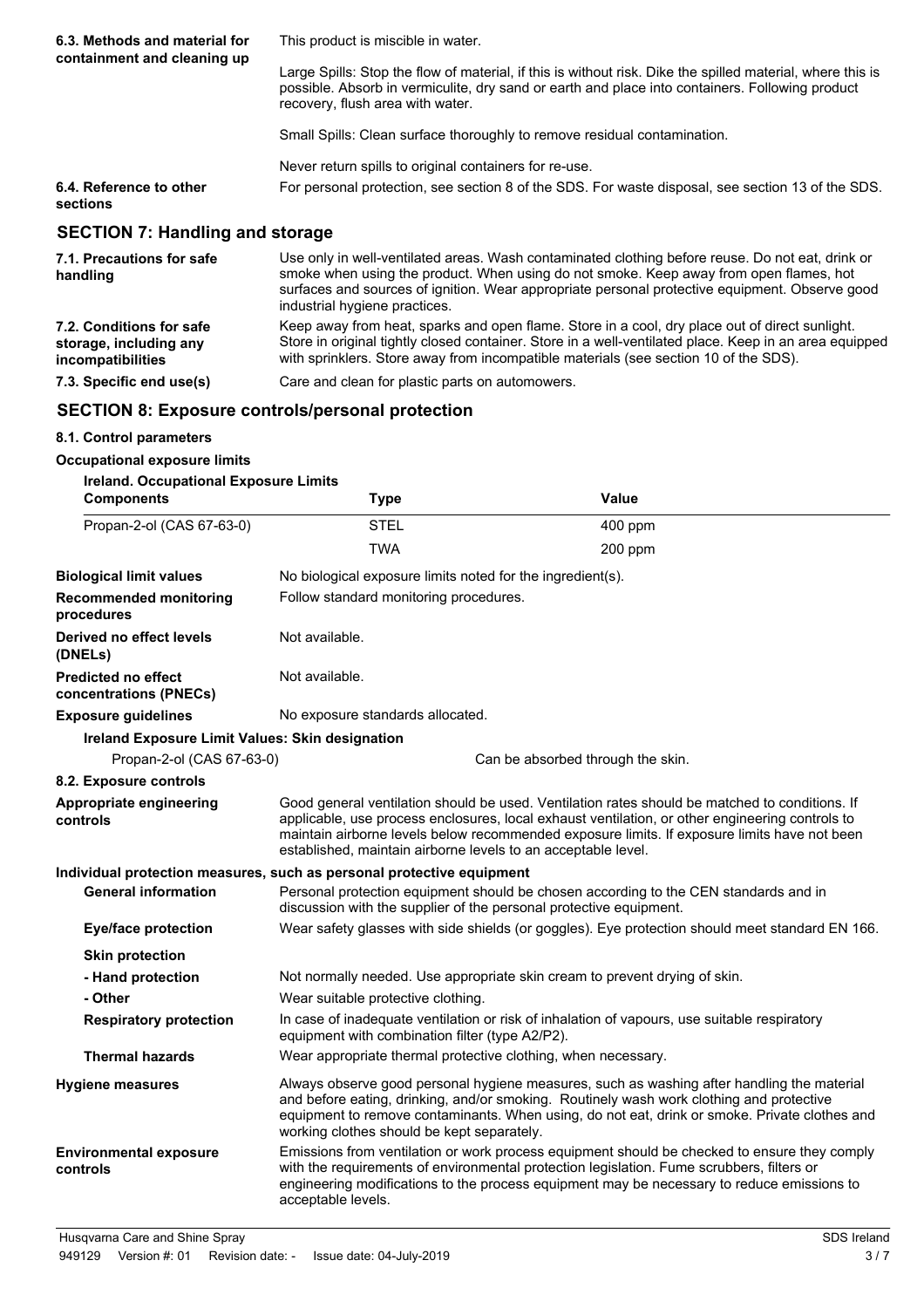# **SECTION 9: Physical and chemical properties**

# **9.1. Information on basic physical and chemical properties Appearance**

| <b>Physical state</b>                             | Liquid.                          |
|---------------------------------------------------|----------------------------------|
| Form                                              | Liquid.                          |
| Colour                                            | Colourless.                      |
| Odour                                             | Characteristic.                  |
| Odour threshold                                   | Not determined.                  |
| рH                                                | 8.5 (20 °C) DIN 19268            |
| <b>Melting point/freezing point</b>               | Not determined.                  |
| Initial boiling point and boiling<br>range        | 100 °C (212 °F)                  |
| <b>Flash point</b>                                | > 100.0 °C (> 212.0 °F) ISO 2719 |
| <b>Evaporation rate</b>                           | Not determined.                  |
| Flammability (solid, gas)                         | Not applicable.                  |
| Upper/lower flammability or explosive limits      |                                  |
| <b>Flammability limit - lower</b><br>(%)          | Not determined.                  |
| <b>Flammability limit - upper</b><br>(%)          | Not determined.                  |
| Vapour pressure                                   | 23 hPa (20 °C)                   |
| <b>Vapour density</b>                             | Not determined.                  |
| <b>Relative density</b>                           | Not available.                   |
| Solubility(ies)                                   | Miscible.                        |
| <b>Partition coefficient</b><br>(n-octanol/water) | Not available.                   |
| <b>Auto-ignition temperature</b>                  | Not available.                   |
| <b>Decomposition temperature</b>                  | Not determined.                  |
| <b>Viscosity</b>                                  | Not determined.                  |
| <b>Explosive properties</b>                       | Not explosive.                   |
| <b>Oxidising properties</b>                       | Not oxidising.                   |
| 9.2. Other information                            |                                  |
| <b>Bulk density</b>                               | Not applicable.                  |
| <b>Density</b>                                    | 1.00 g/cm3 (20 °C) DIN 51757     |
| <b>Solubility (other)</b>                         | Not determined.                  |

# **SECTION 10: Stability and reactivity**

| 10.1. Reactivity                            | The product is stable and non-reactive under normal conditions of use, storage and transport.                                                                            |
|---------------------------------------------|--------------------------------------------------------------------------------------------------------------------------------------------------------------------------|
| 10.2. Chemical stability                    | Material is stable under normal conditions.                                                                                                                              |
| 10.3. Possibility of hazardous<br>reactions | No dangerous reaction known under conditions of normal use.                                                                                                              |
| 10.4. Conditions to avoid                   | Keep away from heat, hot surfaces, sparks, open flames and other ignition sources. Avoid<br>temperatures exceeding the flash point. Contact with incompatible materials. |
| 10.5. Incompatible materials                | Strong oxidising agents.                                                                                                                                                 |
| 10.6. Hazardous<br>decomposition products   | No hazardous decomposition products are known.                                                                                                                           |

# **SECTION 11: Toxicological information**

| <b>General information</b>               | Occupational exposure to the substance or mixture may cause adverse effects.                                                                                   |
|------------------------------------------|----------------------------------------------------------------------------------------------------------------------------------------------------------------|
| Information on likely routes of exposure |                                                                                                                                                                |
| <b>Inhalation</b>                        | Vapours may cause drowsiness and dizziness. May cause allergy or asthma symptoms or<br>breathing difficulties if inhaled. Prolonged inhalation may be harmful. |
| <b>Skin contact</b>                      | Prolonged skin contact may cause temporary irritation.                                                                                                         |
| Eye contact                              | Direct contact with eyes may cause temporary irritation.                                                                                                       |
| Ingestion                                | May cause discomfort if swallowed. However, ingestion is not likely to be a primary route of<br>occupational exposure.                                         |
|                                          |                                                                                                                                                                |

Husqvarna Care and Shine Spray SDS Ireland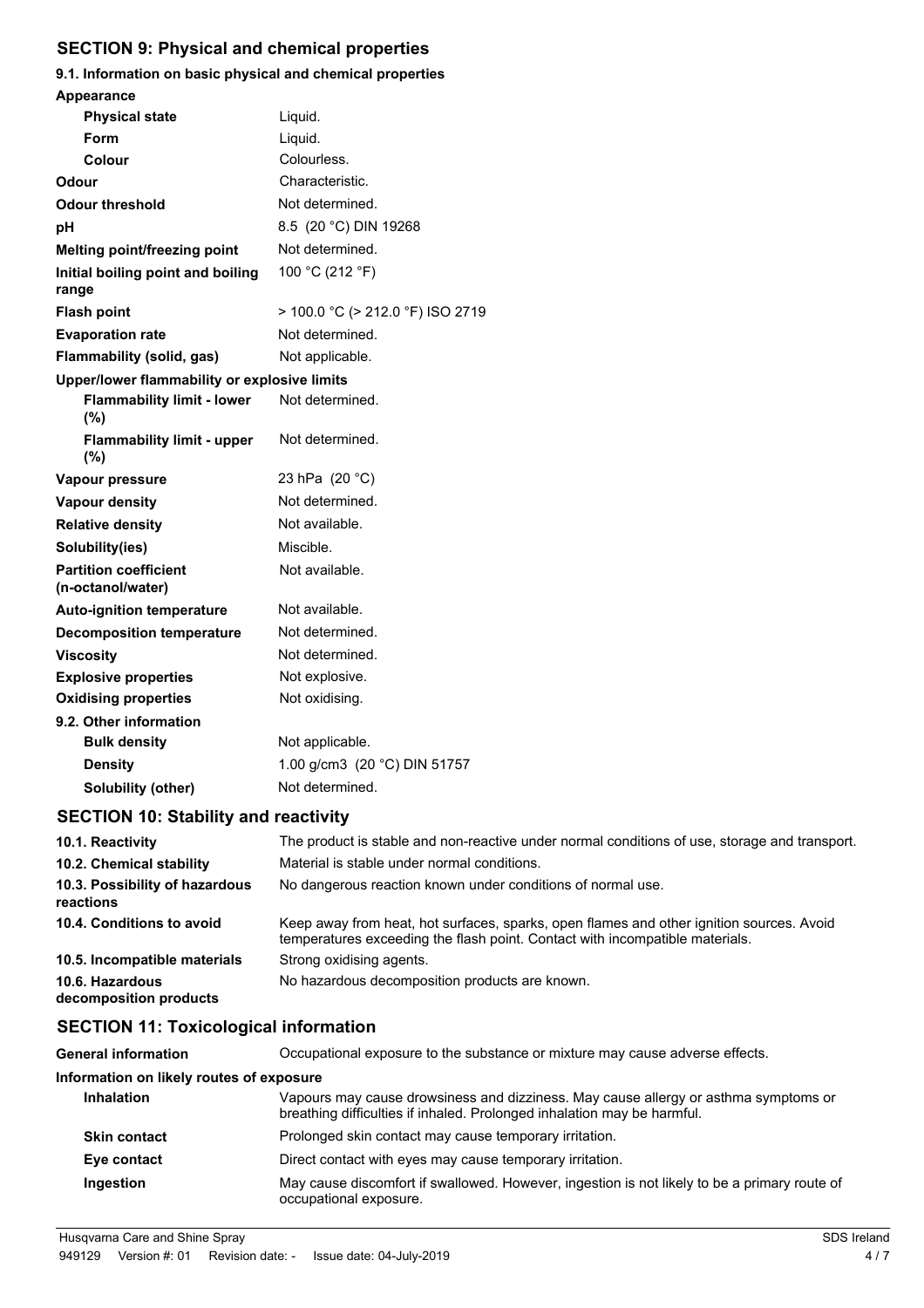| 11.1. Information on toxicological effects             |                                                                   |                                                     |  |
|--------------------------------------------------------|-------------------------------------------------------------------|-----------------------------------------------------|--|
| <b>Acute toxicity</b>                                  | Not expected to be acutely toxic.                                 |                                                     |  |
| <b>Components</b>                                      | <b>Species</b>                                                    | <b>Test Results</b>                                 |  |
| Propan-2-ol (CAS 67-63-0)                              |                                                                   |                                                     |  |
| <b>Acute</b>                                           |                                                                   |                                                     |  |
| <b>Dermal</b>                                          |                                                                   |                                                     |  |
| LD50                                                   | Rabbit                                                            | 12870 mg/kg                                         |  |
| <b>Inhalation</b>                                      |                                                                   |                                                     |  |
| Vapour                                                 |                                                                   |                                                     |  |
| <b>LC50</b>                                            | Rat                                                               | 72.6 mg/l, 4 hours                                  |  |
| Oral                                                   |                                                                   |                                                     |  |
| LD50                                                   | Rat                                                               | 4710 mg/kg                                          |  |
| <b>Skin corrosion/irritation</b>                       | Based on available data, the classification criteria are not met. |                                                     |  |
| Serious eye damage/eye<br>irritation                   | Based on available data, the classification criteria are not met. |                                                     |  |
| <b>Respiratory sensitisation</b>                       | Based on available data, the classification criteria are not met. |                                                     |  |
| <b>Skin sensitisation</b>                              | Based on available data, the classification criteria are not met. |                                                     |  |
| Germ cell mutagenicity                                 | Based on available data, the classification criteria are not met. |                                                     |  |
| Carcinogenicity                                        | Based on available data, the classification criteria are not met. |                                                     |  |
| IARC Monographs. Overall Evaluation of Carcinogenicity |                                                                   |                                                     |  |
| Propan-2-ol (CAS 67-63-0)                              |                                                                   | 3 Not classifiable as to carcinogenicity to humans. |  |
| <b>Reproductive toxicity</b>                           | Based on available data, the classification criteria are not met. |                                                     |  |
| Specific target organ toxicity -<br>single exposure    | Based on available data, the classification criteria are not met. |                                                     |  |
| Specific target organ toxicity -<br>repeated exposure  | Based on available data, the classification criteria are not met. |                                                     |  |
| <b>Aspiration hazard</b>                               | Based on available data, the classification criteria are not met. |                                                     |  |
| <b>Mixture versus substance</b><br>information         | No information available.                                         |                                                     |  |
| <b>Other information</b>                               | May cause allergic respiratory and skin reactions.                |                                                     |  |

#### **SECTION 12: Ecological information**

**12.1. Toxicity** Based on available data, the classification criteria are not met for hazardous to the aquatic environment.

| <b>Components</b>                                                                      |                                                                                                                                                                                                                                                                                                                                                                                              | <b>Species</b>      | <b>Test Results</b>    |
|----------------------------------------------------------------------------------------|----------------------------------------------------------------------------------------------------------------------------------------------------------------------------------------------------------------------------------------------------------------------------------------------------------------------------------------------------------------------------------------------|---------------------|------------------------|
| Propan-2-ol (CAS 67-63-0)                                                              |                                                                                                                                                                                                                                                                                                                                                                                              |                     |                        |
| <b>Aquatic</b>                                                                         |                                                                                                                                                                                                                                                                                                                                                                                              |                     |                        |
| Acute                                                                                  |                                                                                                                                                                                                                                                                                                                                                                                              |                     |                        |
| Crustacea                                                                              | LC50                                                                                                                                                                                                                                                                                                                                                                                         | Daphnia magna       | > 10000 mg/l, 24 hours |
| Fish                                                                                   | <b>LC50</b>                                                                                                                                                                                                                                                                                                                                                                                  | Pimephales promelas | 9640 mg/l, 96 hours    |
| Chronic                                                                                |                                                                                                                                                                                                                                                                                                                                                                                              |                     |                        |
| Crustacea                                                                              | EC50                                                                                                                                                                                                                                                                                                                                                                                         | Daphnia magna       | $> 100$ mg/l, 21 days  |
|                                                                                        | <b>NOEC</b>                                                                                                                                                                                                                                                                                                                                                                                  | Daphnia magna       | 141 mg/l, 16 days      |
|                                                                                        |                                                                                                                                                                                                                                                                                                                                                                                              |                     | 30 mg/l, 21 days       |
| 12.2. Persistence and<br>degradability                                                 | The surfactant(s) contained in this preparation complies(comply) with the biodegradability criteria<br>as laid down in Regulation (EC) No.648/2004 on detergents. Data to support this assertion are<br>held at the disposal of the competent authorities of the Member States and will be made available<br>to them, at their direct request or at the request of a detergent manufacturer. |                     |                        |
| 12.3. Bioaccumulative potential                                                        |                                                                                                                                                                                                                                                                                                                                                                                              |                     |                        |
| <b>Partition coefficient</b><br>n-octanol/water (log Kow)<br>Propan-2-ol (CAS 67-63-0) |                                                                                                                                                                                                                                                                                                                                                                                              | 0.05                |                        |
| <b>Bioconcentration factor (BCF)</b>                                                   | Not available.                                                                                                                                                                                                                                                                                                                                                                               |                     |                        |
| 12.4. Mobility in soil                                                                 | No data available.                                                                                                                                                                                                                                                                                                                                                                           |                     |                        |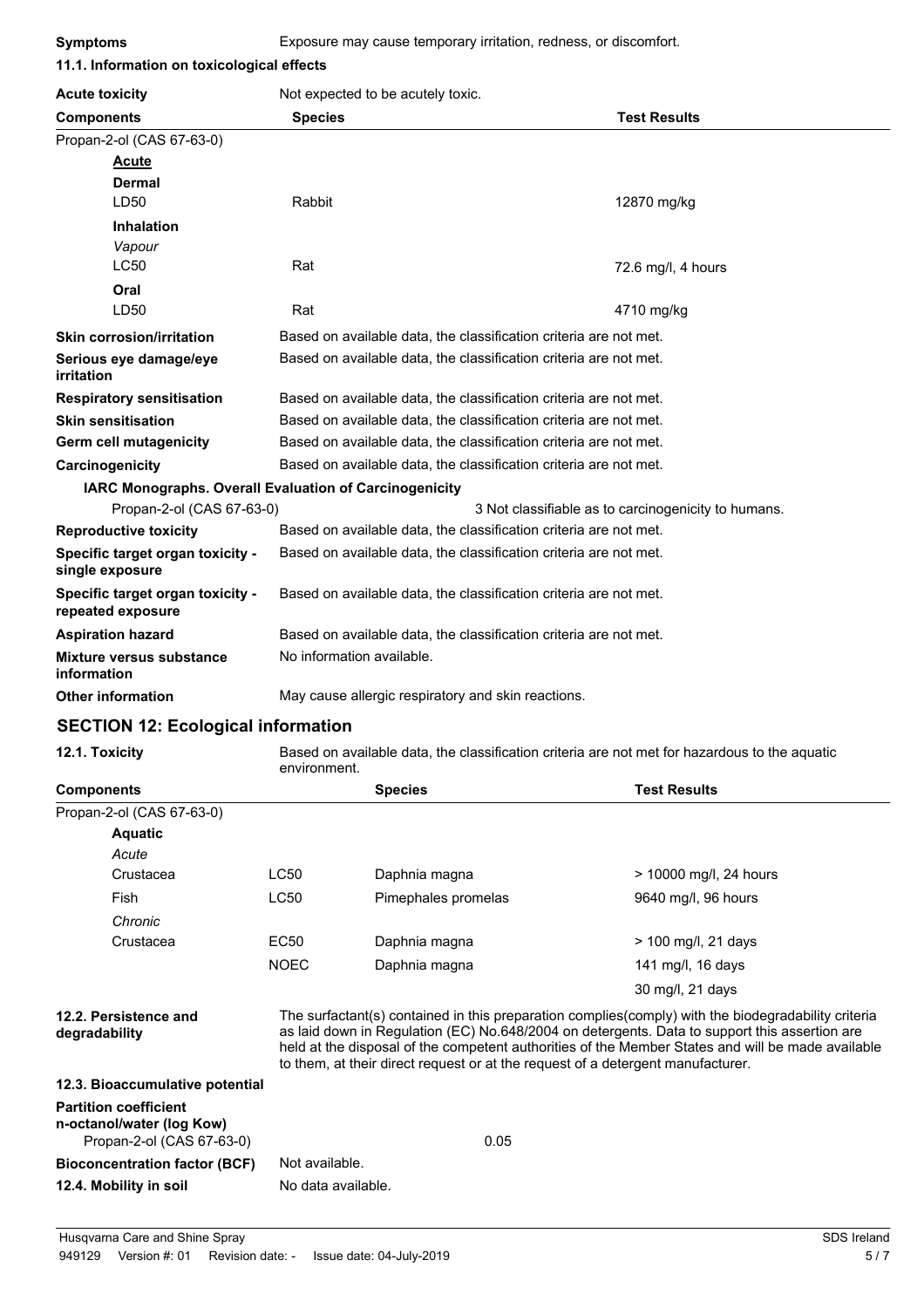| 12.5. Results of PBT and vPvB | This mixture does not contain substances assessed to be vPvB / PBT according to Regulation                                                                                                 |
|-------------------------------|--------------------------------------------------------------------------------------------------------------------------------------------------------------------------------------------|
| assessment                    | (EC) No 1907/2006. Annex XIII.                                                                                                                                                             |
| 12.6. Other adverse effects   | No other adverse environmental effects (e.g. ozone depletion, photochemical ozone creation<br>potential, endocrine disruption, global warming potential) are expected from this component. |

# **SECTION 13: Disposal considerations**

| 13.1. Waste treatment methods |                                                                                                                                                                                                                        |
|-------------------------------|------------------------------------------------------------------------------------------------------------------------------------------------------------------------------------------------------------------------|
| <b>Residual waste</b>         | Dispose of in accordance with local regulations. Empty containers or liners may retain some<br>product residues. This material and its container must be disposed of in a safe manner (see:<br>Disposal instructions). |
| Contaminated packaging        | Since emptied containers may retain product residue, follow label warnings even after container is<br>emptied. Empty containers should be taken to an approved waste handling site for recycling or<br>disposal.       |
| EU waste code                 | The Waste code should be assigned in discussion between the user, the producer and the waste<br>disposal company.                                                                                                      |
| Disposal methods/information  | Collect and reclaim or dispose in sealed containers at licensed waste disposal site.                                                                                                                                   |
| <b>Special precautions</b>    | Dispose in accordance with all applicable regulations.                                                                                                                                                                 |

# **SECTION 14: Transport information**

#### **ADR**

14.1. - 14.6.: Not regulated as dangerous goods.

# **RID**

14.1. - 14.6.: Not regulated as dangerous goods.

# **ADN**

14.1. - 14.6.: Not regulated as dangerous goods.

#### **IATA**

14.1. - 14.6.: Not regulated as dangerous goods.

**IMDG**

14.1. - 14.6.: Not regulated as dangerous goods.

**14.7. Transport in bulk** Not established.

**according to Annex II of MARPOL 73/78 and the IBC Code**

#### **SECTION 15: Regulatory information**

**15.1. Safety, health and environmental regulations/legislation specific for the substance or mixture**

#### **EU regulations**

**Regulation (EC) No. 1005/2009 on substances that deplete the ozone layer, Annex I and II, as amended** Not listed.

**Regulation (EC) No. 850/2004 On persistent organic pollutants, Annex I as amended** Not listed.

**Regulation (EU) No. 649/2012 concerning the export and import of dangerous chemicals, Annex I, Part 1 as amended** Not listed.

**Regulation (EU) No. 649/2012 concerning the export and import of dangerous chemicals, Annex I, Part 2 as amended** Not listed.

**Regulation (EU) No. 649/2012 concerning the export and import of dangerous chemicals, Annex I, Part 3 as amended** Not listed.

**Regulation (EU) No. 649/2012 concerning the export and import of dangerous chemicals, Annex V as amended** Not listed.

**Regulation (EC) No. 166/2006 Annex II Pollutant Release and Transfer Registry, as amended** Not listed.

**Regulation (EC) No. 1907/2006, REACH Article 59(10) Candidate List as currently published by ECHA** Not listed.

#### **Authorisations**

**Regulation (EC) No. 1907/2006, REACH Annex XIV Substances subject to authorization, as amended** Not listed.

#### **Restrictions on use**

**Regulation (EC) No. 1907/2006, REACH Annex XVII Substances subject to restriction on marketing and use as amended** Propan-2-ol (CAS 67-63-0)